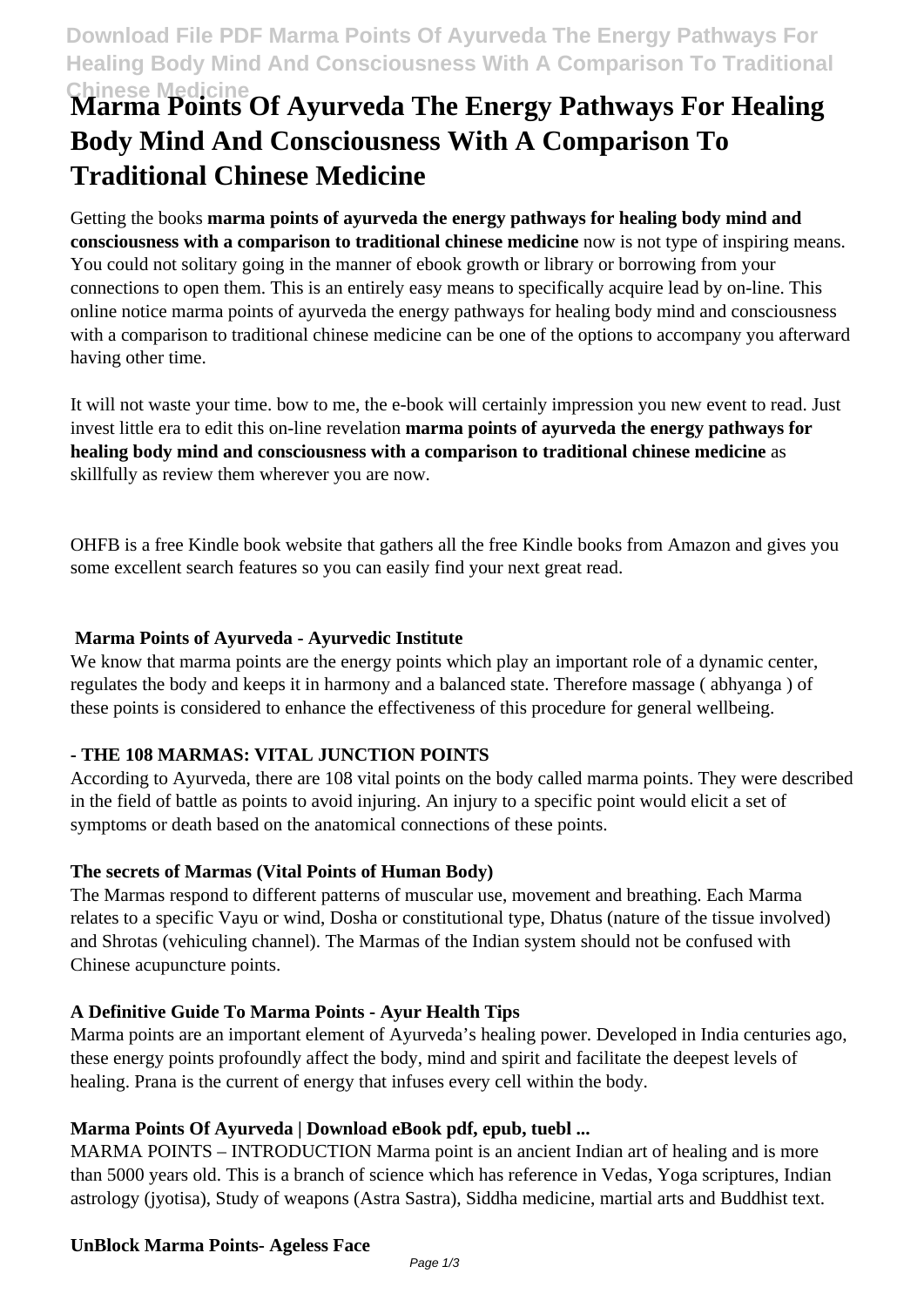# **Download File PDF Marma Points Of Ayurveda The Energy Pathways For Healing Body Mind And Consciousness With A Comparison To Traditional**

**Chinese Medicine** Marma therapy or the science of energy points (includes acupressure) is one of Ayurveda's most powerful tools for relaxation and rejuvenation. It effectively balances the nervous system, regulates the breath, calms the mind, and harmonizes emotions. Learn self-care rituals for daily rejuvenation as well as acupressure protocols for each body area.

#### **29 Marma Points For Pain Relief - The Ayurveda Experience**

Marma Points of Ayurveda. Often these points are used as a mechanism of pain relief. Pain is generated by an impeded flow of prana resulting from tension and stagnation in the body. Mama chikitsa alleviates this pain by stimulating the flow of prana to the area, pacifying the accumulated dosha.

#### **Marma Points of Ayurveda — Purusha Ayurveda**

Marma points are energy points in the body used for healing in Ayurveda. They can be compared to acupuncture points in Chinese Medicine. Literally translated, marma means 'a point that can kill', and indeed some of the marma points have been identified and used in martial arts, however in marma point massage, these points are only used for healing purposes!

#### **Marma Points – An Introduction - Aithein Healing**

Marma Therapy - the art of treating specific vital points on the human body - is one of the greatest healing secrets of Ayurveda. It can be used to detoxify, strengthen and revitalize the body, for rejuvenation and relaxation or to release blocked energy.

#### **Marma Points of Ayurveda: The Energy Pathways for Healing ...**

Marma Points of Ayurveda. Marma points always lead to a drastic transformation within the body. Since they have the potential to bring about the change, pressing them gently can help to cure a disease. In fact, they can alleviate the severity of the disorder even if the person is emotionally weak.

#### **Marma Institute of Ayurvedic Acupressure**

Marma points are often referred to as the junction points of consciousness and matter. To understand them, a rudimentary knowledge of Ayurvedic energy anatomy is helpful. According to Vedic wisdom, there are 72,000 channels of circulating life force, known as nadis, which flow into the physical body.

#### **An introduction to Marma points | Ekhart Yoga**

Marma points of ayurveda : the energy pathways for healing body, mind, and consciousness with a comparison to traditional Chinese medicine / by Vasant D. Lad, B.A.M.S., M.A.Sc. and Anisha Durve, M.S.O.M., Dipl. Ac., A.P.; Sonam Targee, traditional Chinese medicine reviewer. -- First paperback edition. p. cm.

# **Marma Points of Ayurveda - Ayurvedic Institute**

Marma points grouping. Marma points are grouped according to the region of the body, Arms-22 points; legs-22 points (11 per lib); abdomen-3 points, chest – 9 points, back – points, head and neck- 37 points. The marma points are also grouped according to muscles  $-10$  points; tenders/ligaments  $-23$  points, Arteries – 9 points, Veins,...

# **What is Marma Therapy? | Marma Chikitsa | The Art of ...**

Touching a marma point changes the body's biochemistry and can unfold radical, alchemical change in one's makeup. Stimulation of these inner pharmacy pathways signals the body to produce exactly ...

# **Marma Points Of The Face - The Ayurveda Experience Blog**

According to Ayurveda, marma points are the joining point where muscle (mamsa), vein (sira), ligament (snayu), bone (asthi) and joint (sandhi) meet. These are special points (s thana ) in the human body and Page 2/3